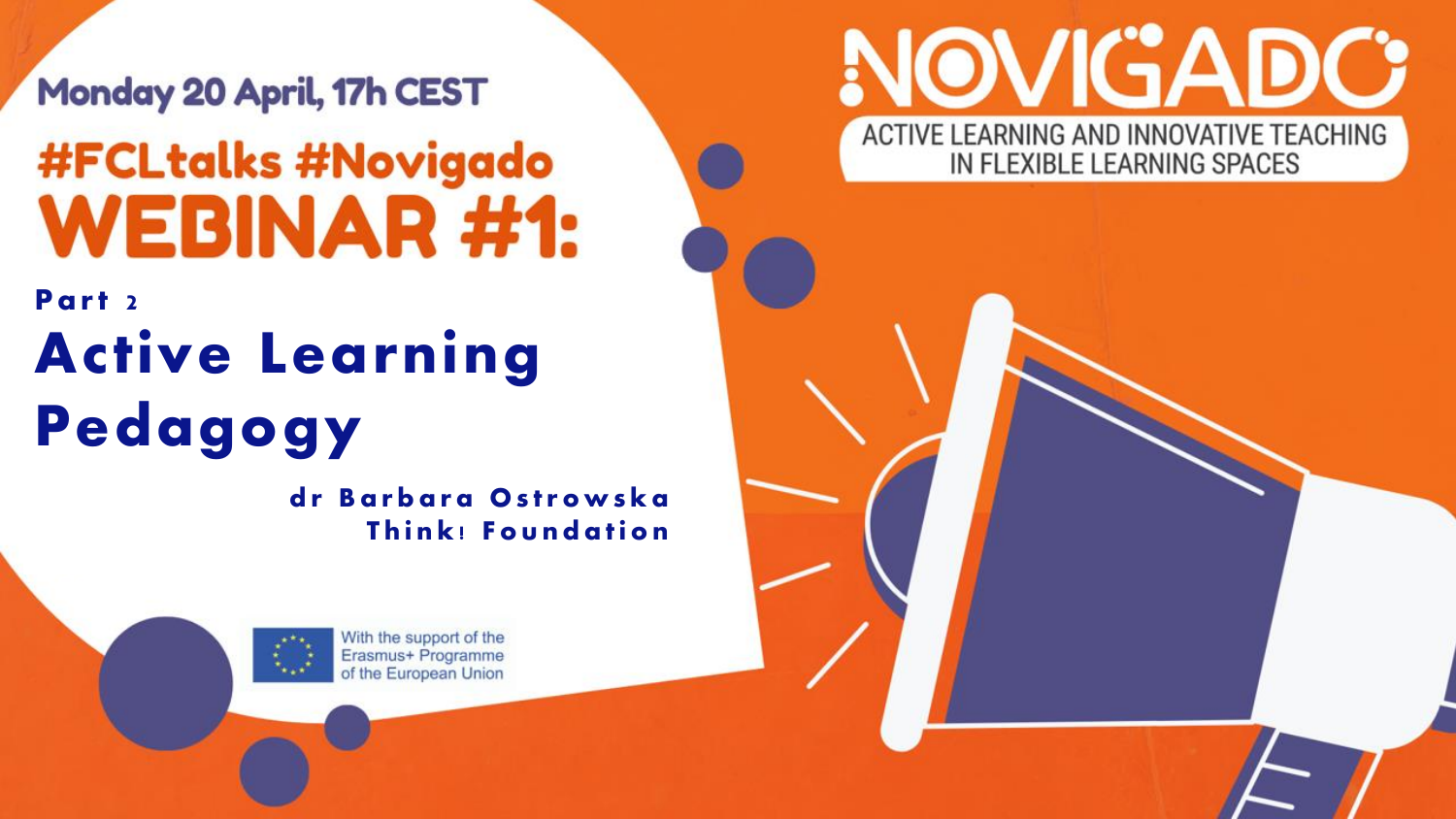Edgar Dale





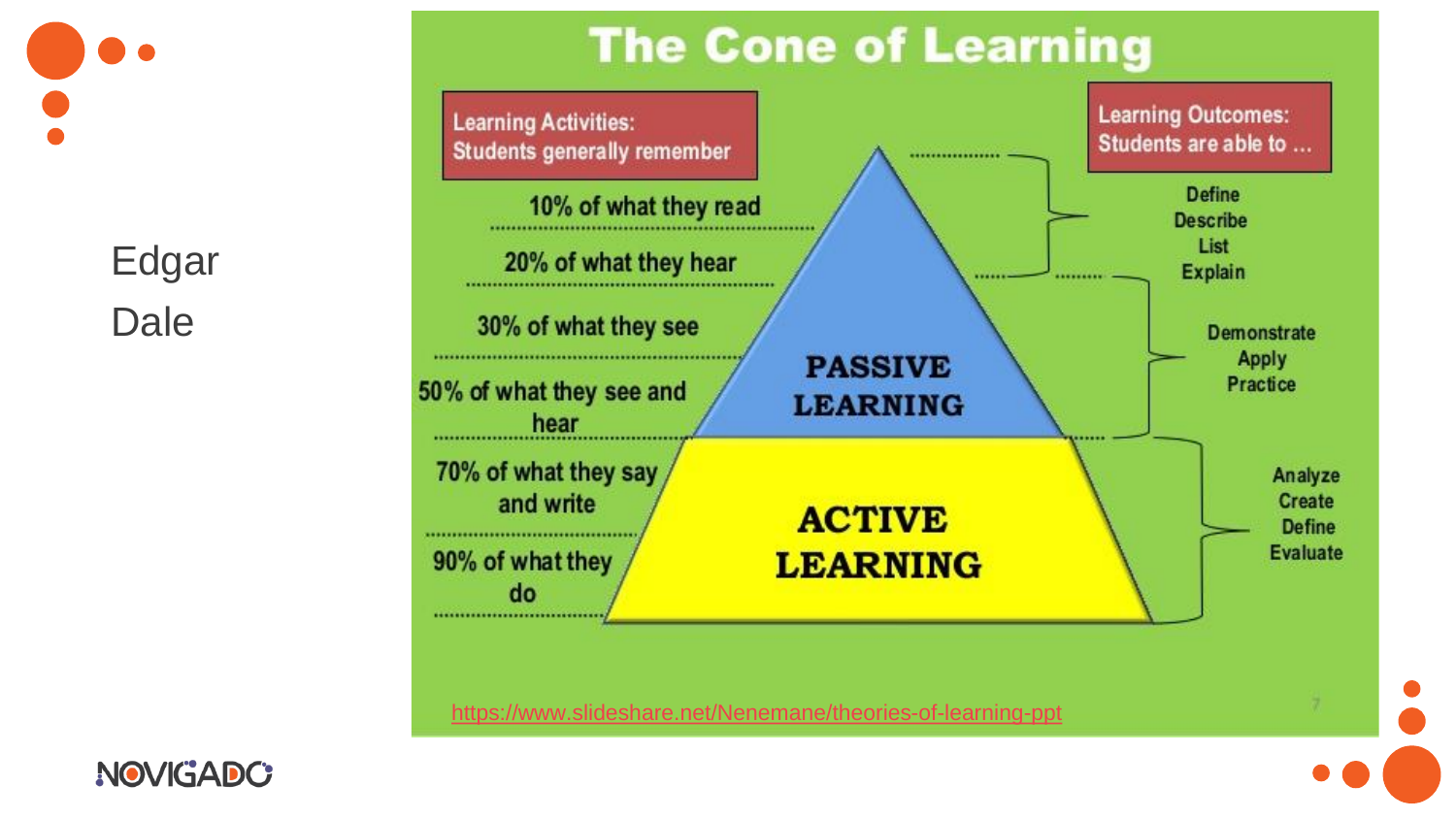

Active learning is a form of learning in which students are engaged and involved in the learning process.



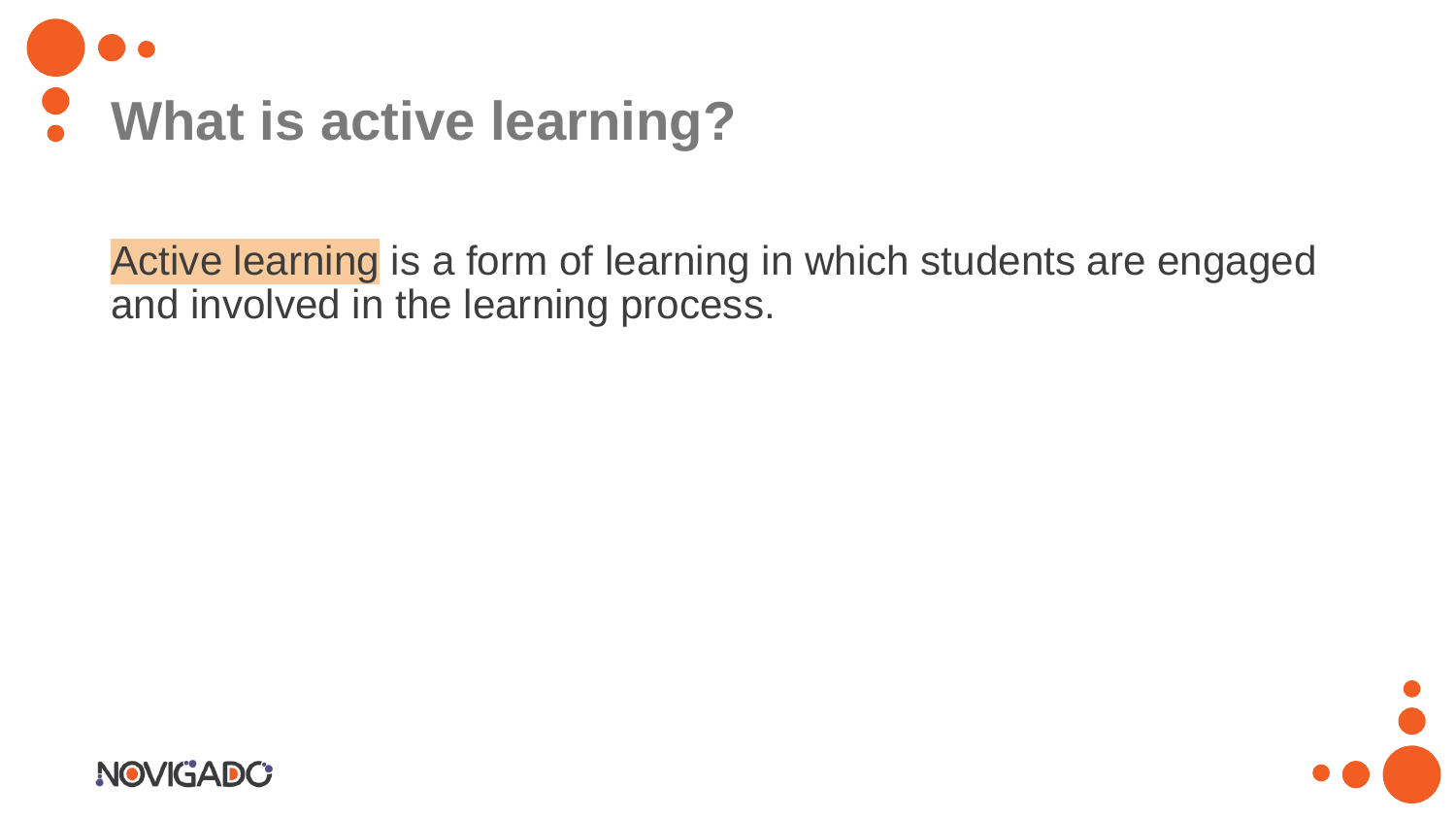

Active learning requires students to think hard, creatively and to practise using new knowledge and skills in order to develop longterm recall and a deeper understanding (UCLES, 2019).



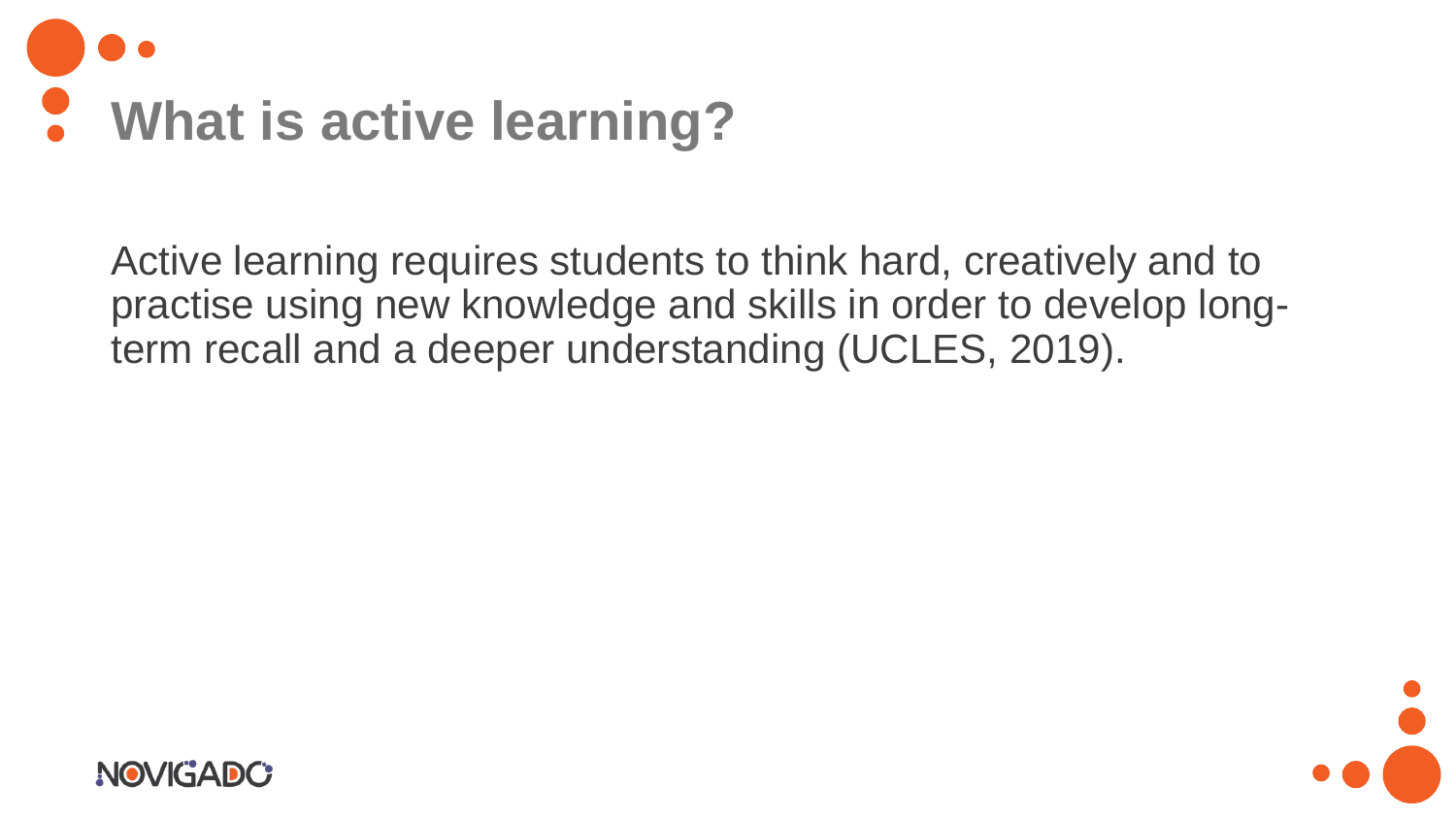

According to UCLES (2019), active learning is based on some theories such as constructivism, social constructivism, schemas or schemata, scaffolding, Bloom's Taxonomy, Montessori's childcentred approach, inquiry-based, problem-based or discovery learning and experiential learning.



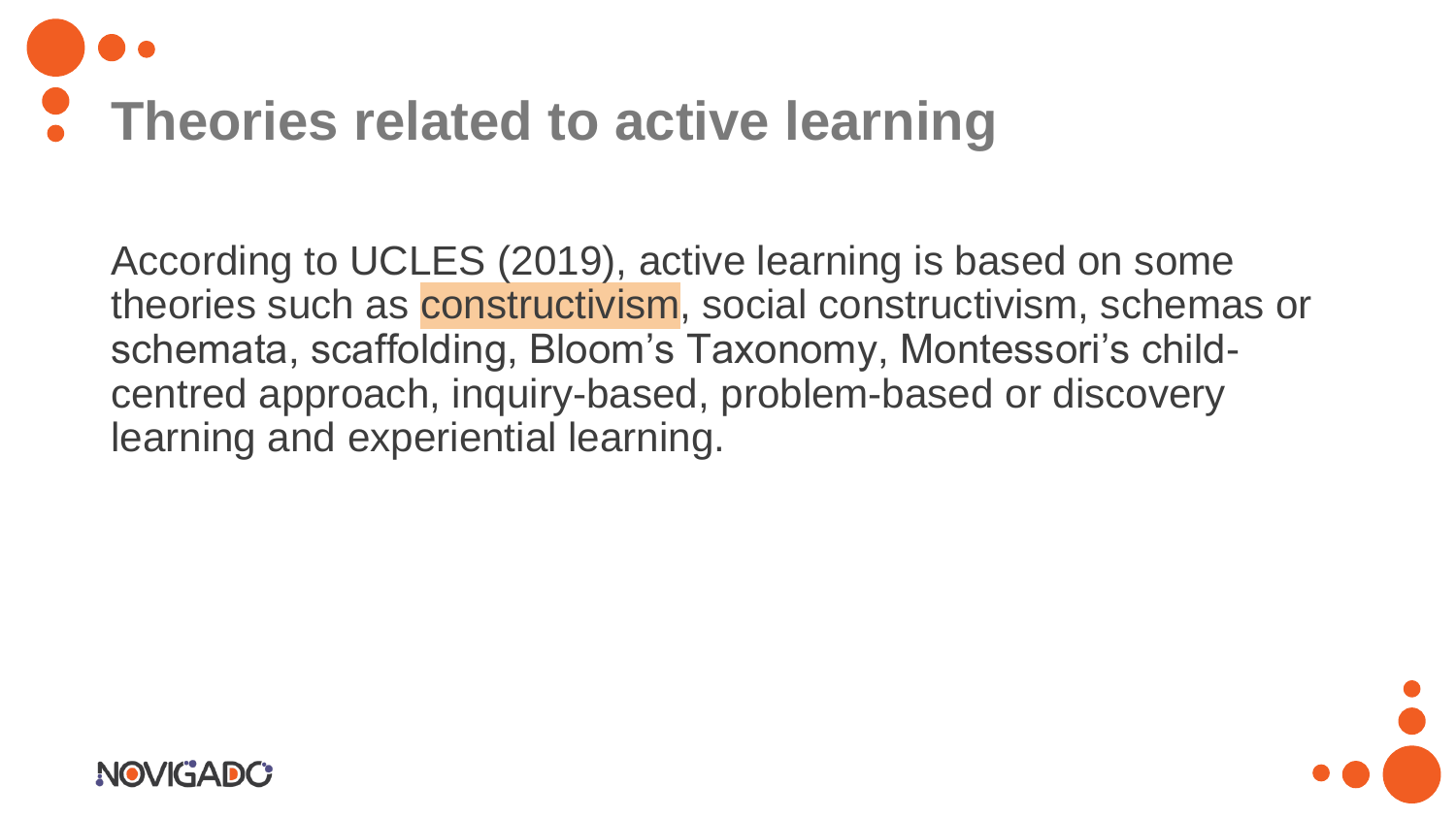

Cherney (2015) states that active learning is a process of creating meaning.

New learning occurs when students make connections to their existing concepts, knowledge and experience.



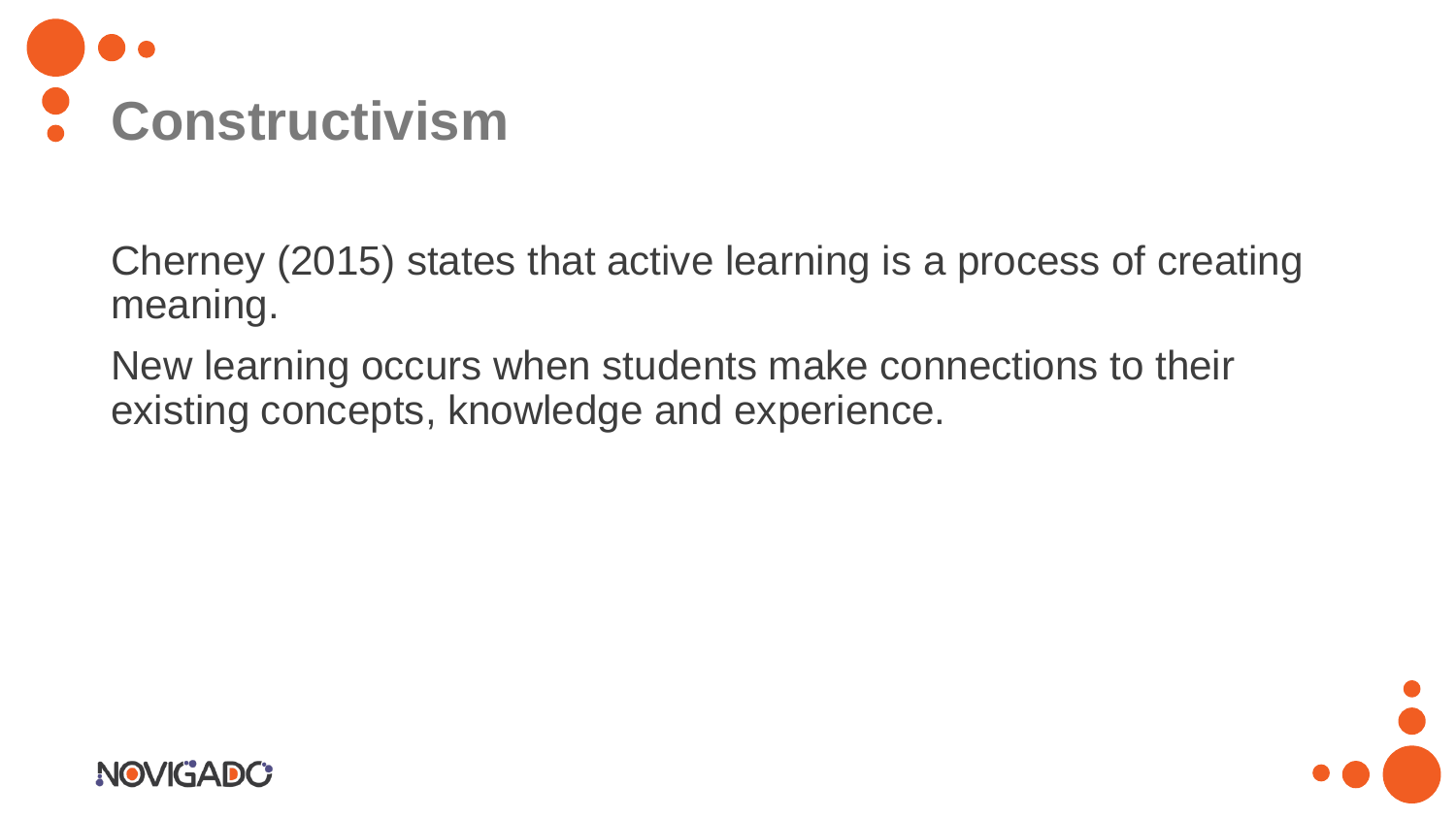# **What are the principles of constructivism?**

1. Knowledge is constructed, rather than passively absorbed

- 2. Learning is an active process
- 3. All knowledge is socially constructed
- 4. All knowledge is personal



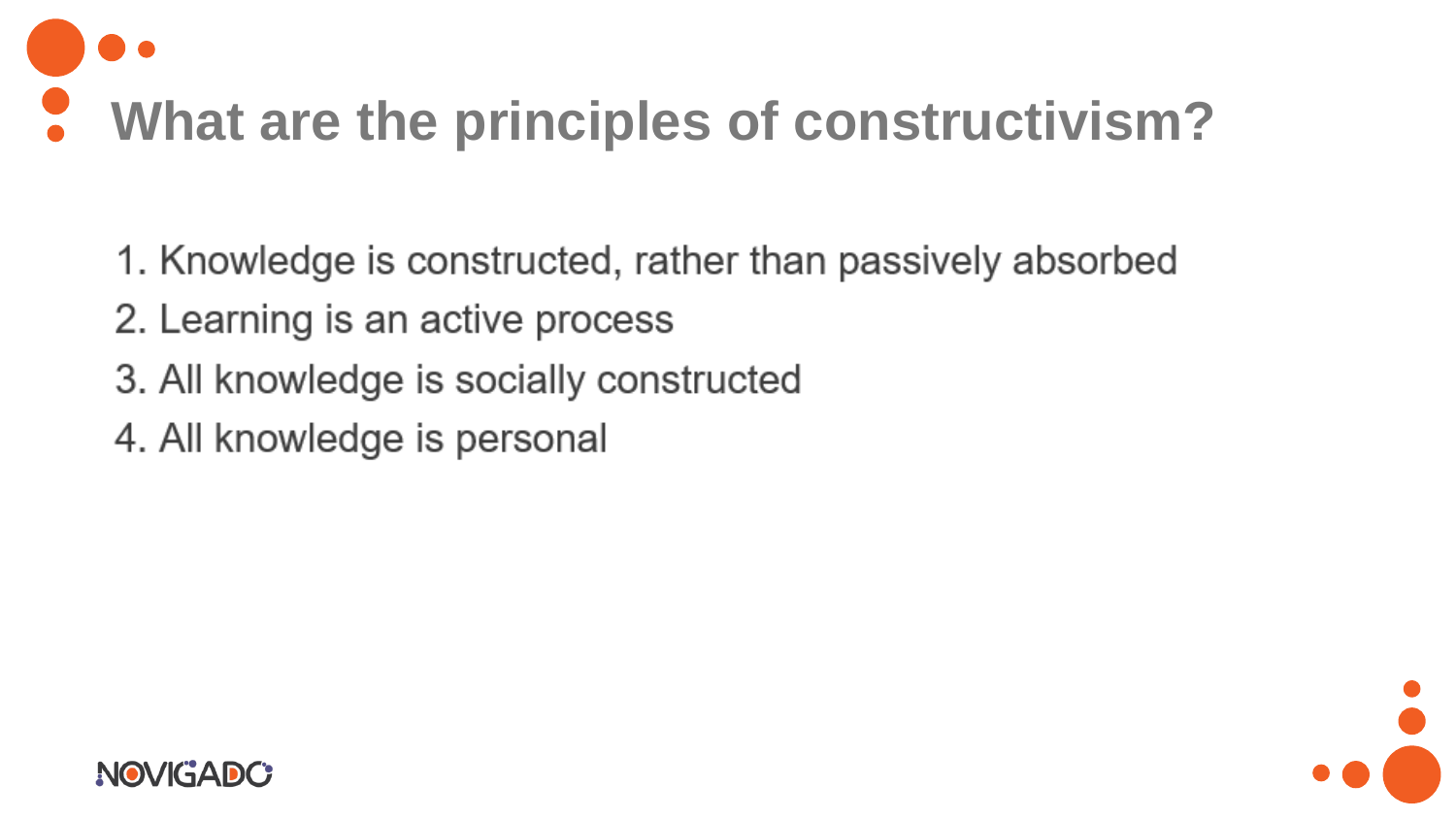

Weimer (2008) identified 5 key changes to practice that need to be implemented in the student-centred learning approach



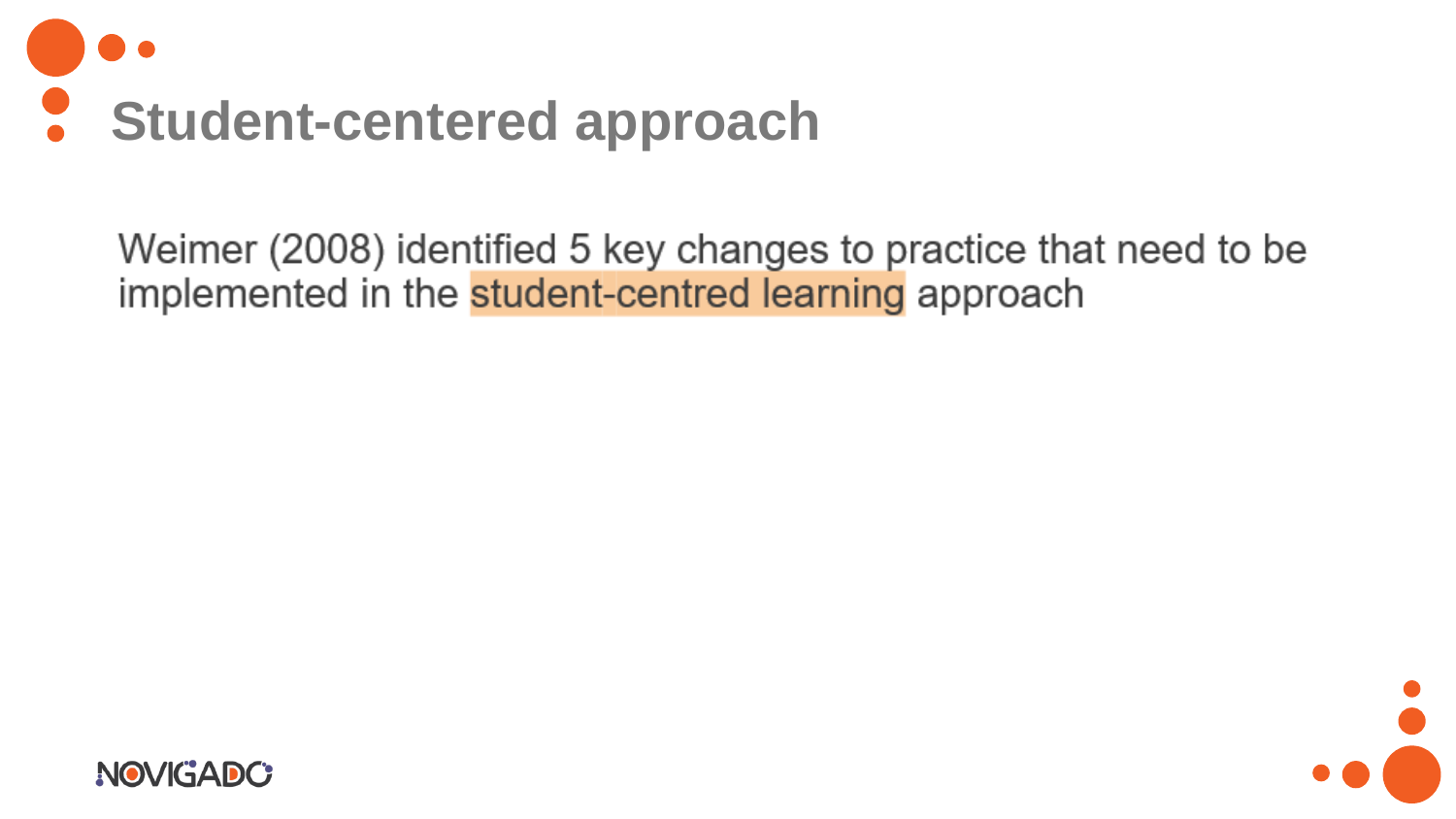# **Student-centered approach**

1. The balance of power – for the student-centered approach to work the power needs to be re-distributed from teachers to the students. As students should be in the centre of the learning process, they need to start being in charge of the learning process, having the ability to influence what and how they are learning;



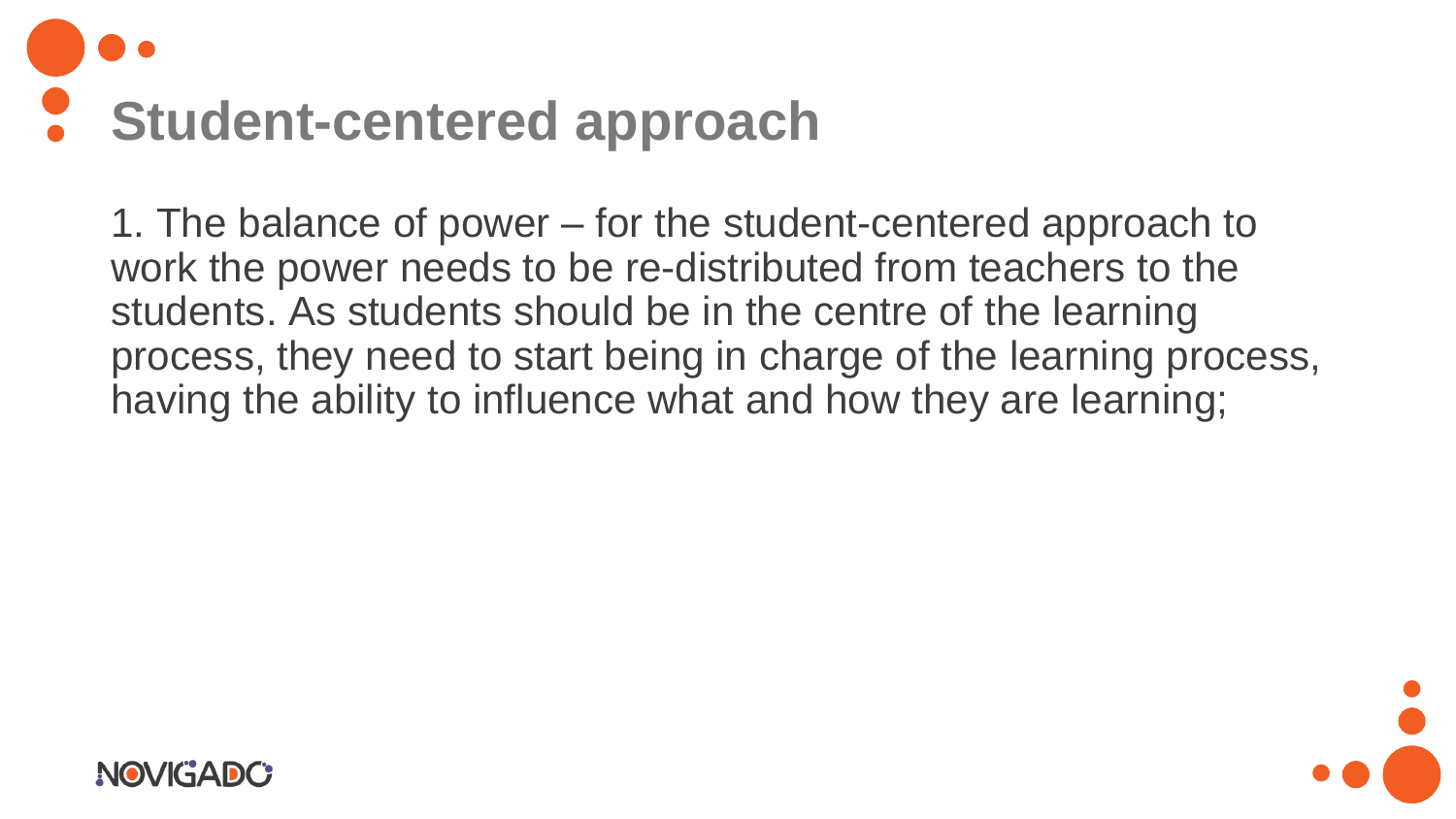

2. The function of content – following the constructivist approach where learners actively construct their knowledge by constructing the meaning and relating it to the previously acquired knowledge;



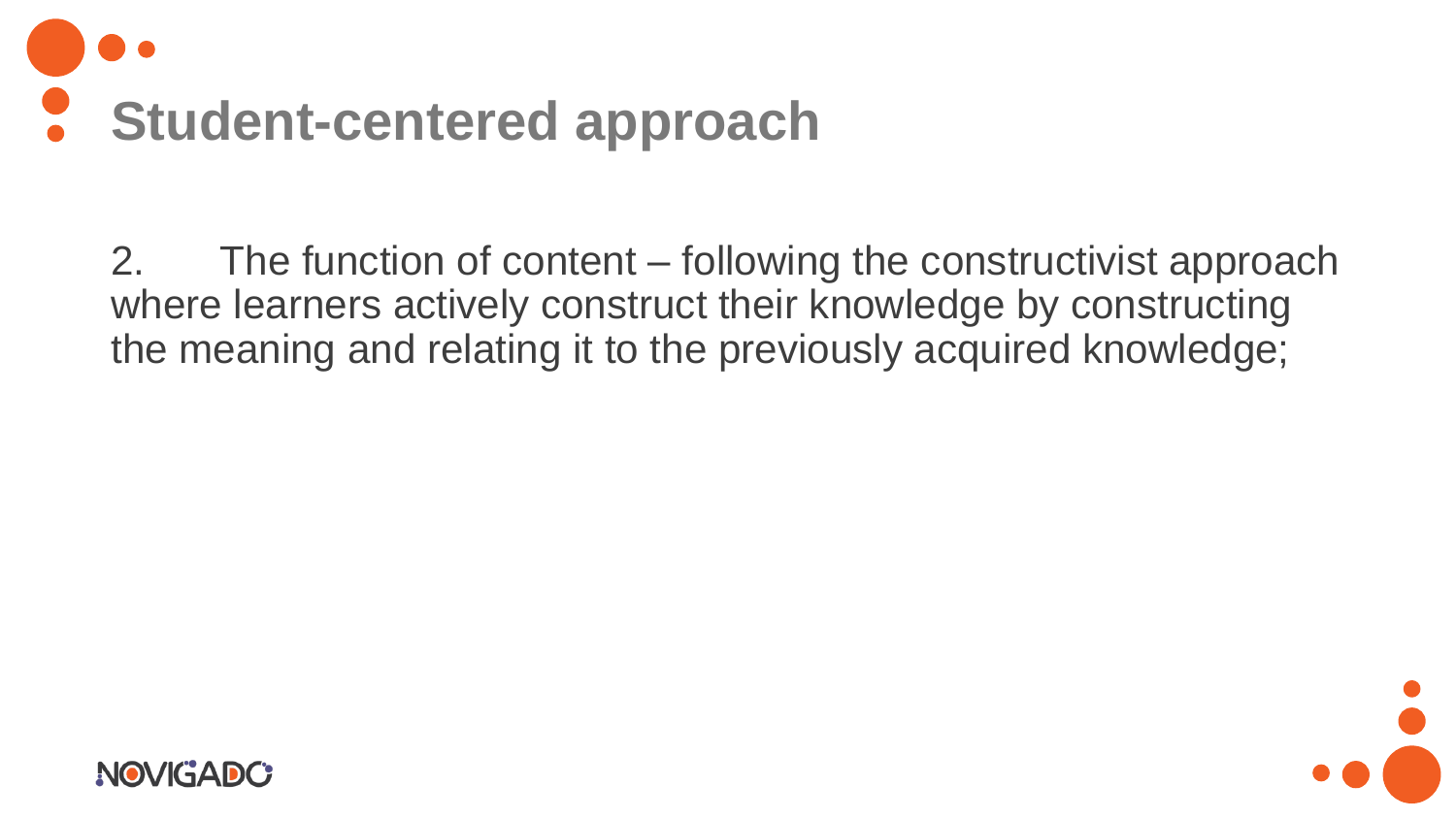

3. The role of the teacher – involving students in the process of acquiring knowledge, being active in the learning. Teachers are not the only source of expertise, students should not wait for them to learn;



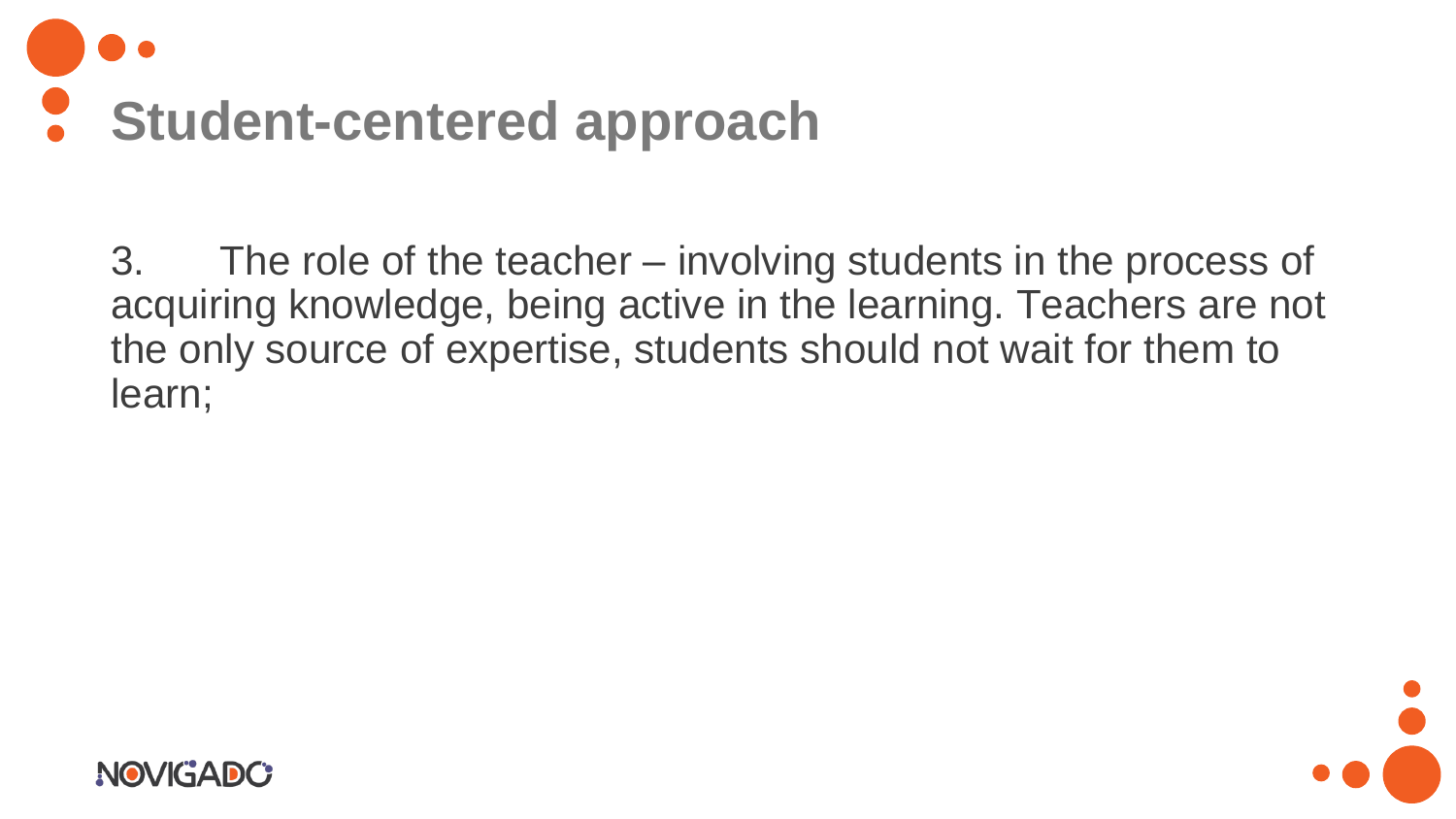

4. The responsibility for learning – students should be responsible for their own learning, they should be thought how to learn and become autonomous, self-regulating learners;



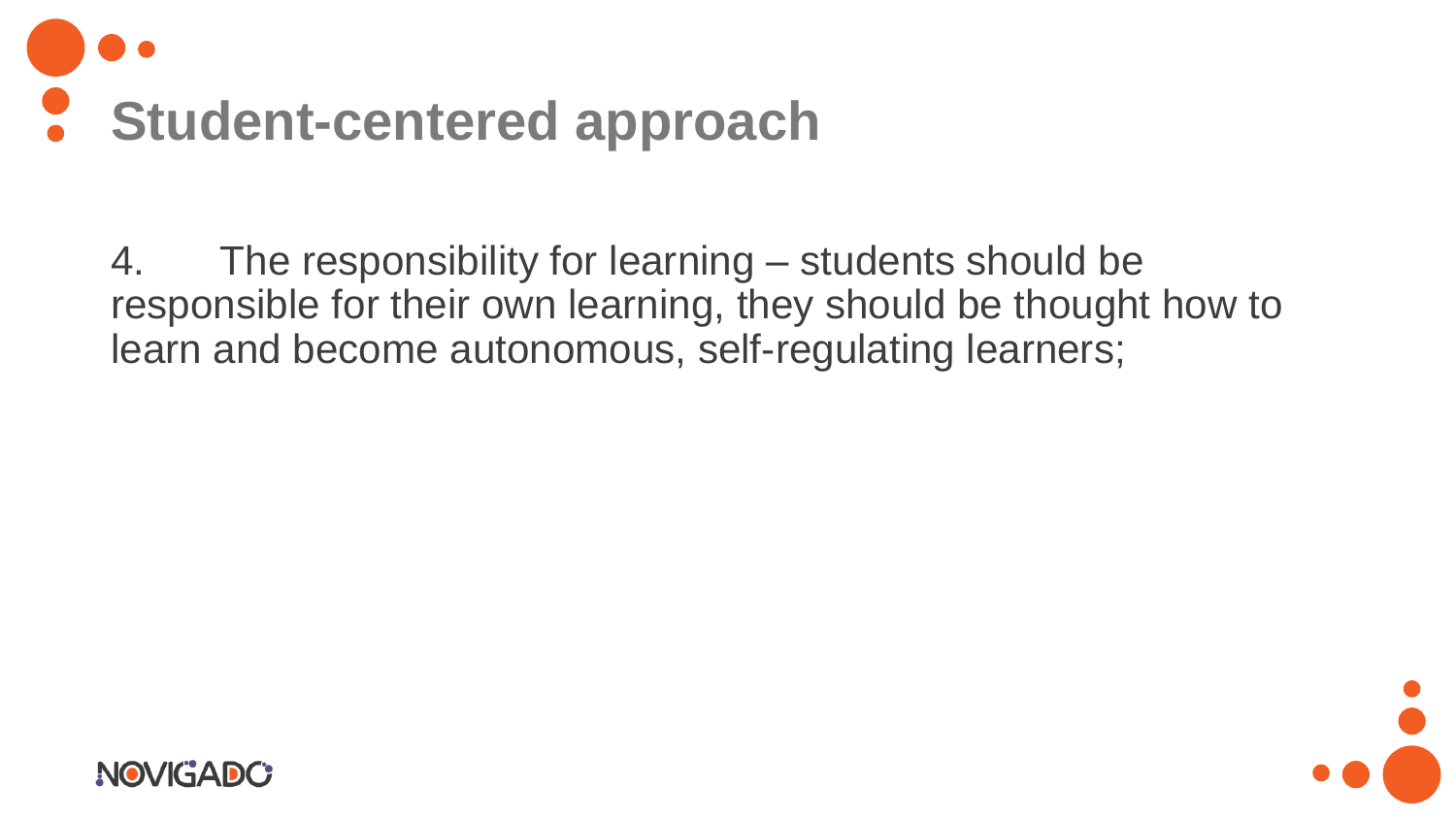

5. Evaluation purpose and processes – teachers need to implement assessment for learning and assessment as learning – both being formative assessment strategies to support students as learners.



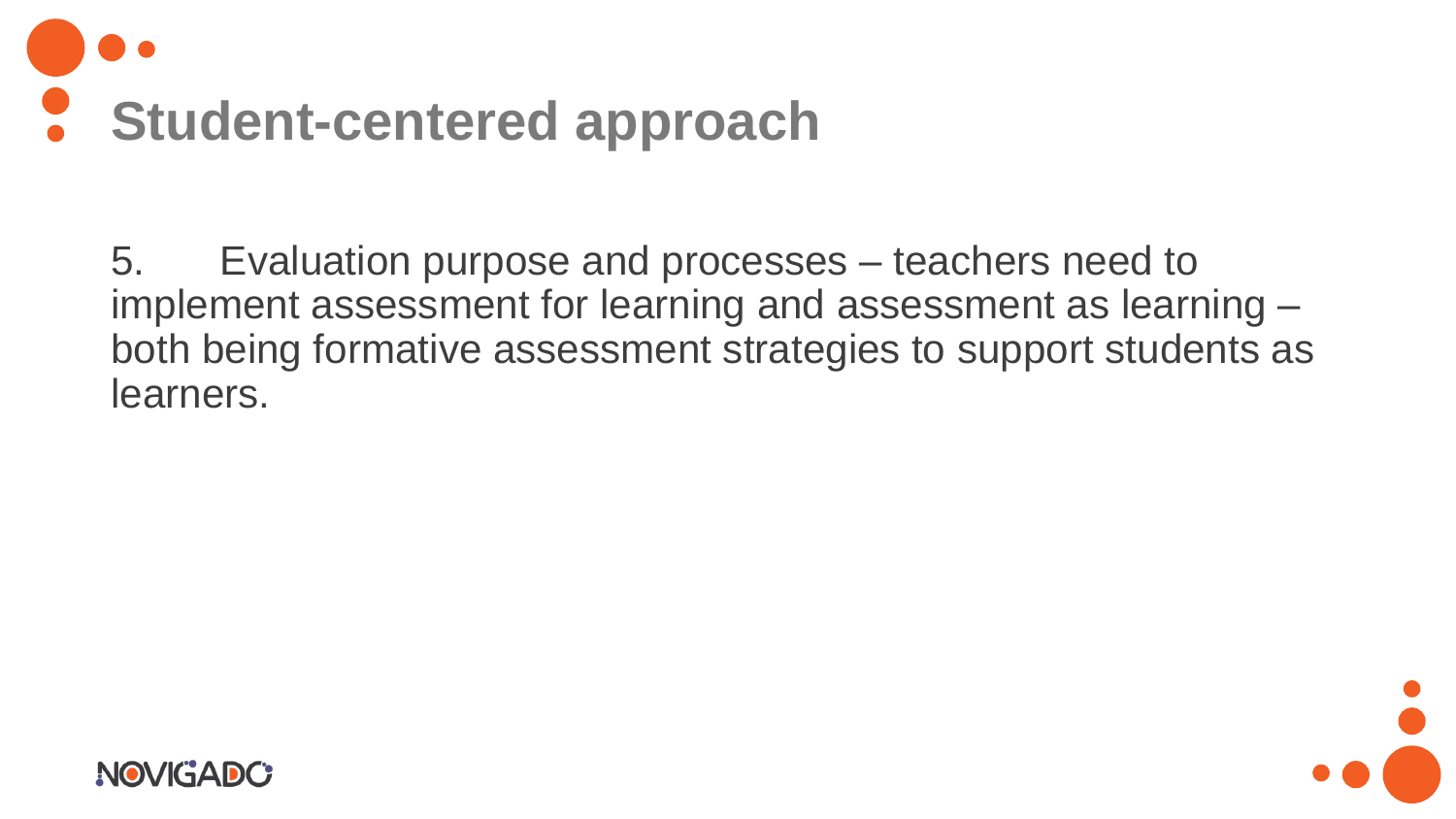# **Benefits of active learning**

- builds both knowledge and understanding which students can then apply to new contexts and problems.
- fosters students' learning and their autonomy, gives them skills of life-long learning
- helps learners to develop higher-order and metacognitive thinking skills
- involves collaboration, allows to develop key competences
- does not require additional costs can be applied in every class context

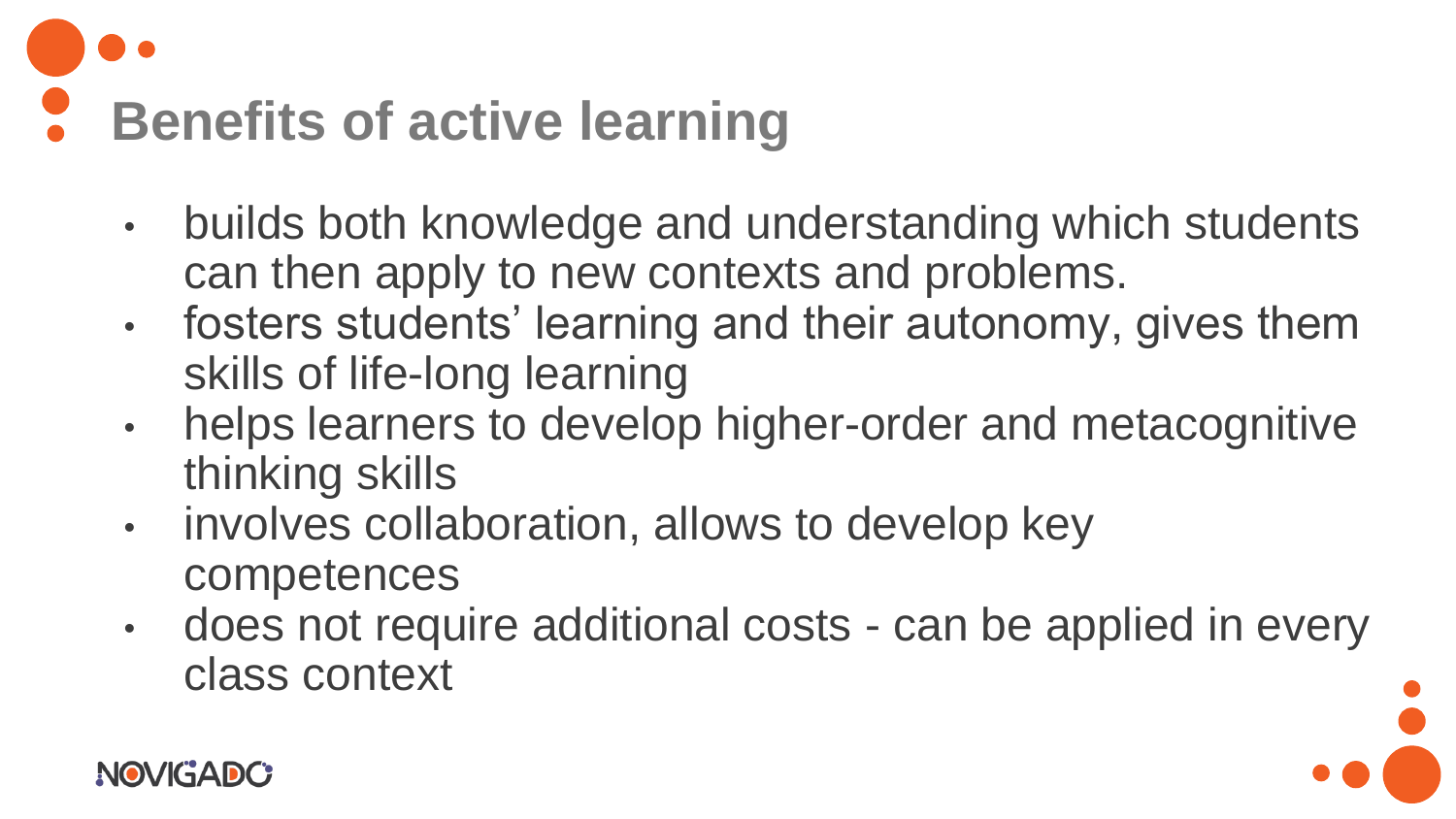

- must make sense to students
- must include development of expression and communication competencies, teamwork and creativity



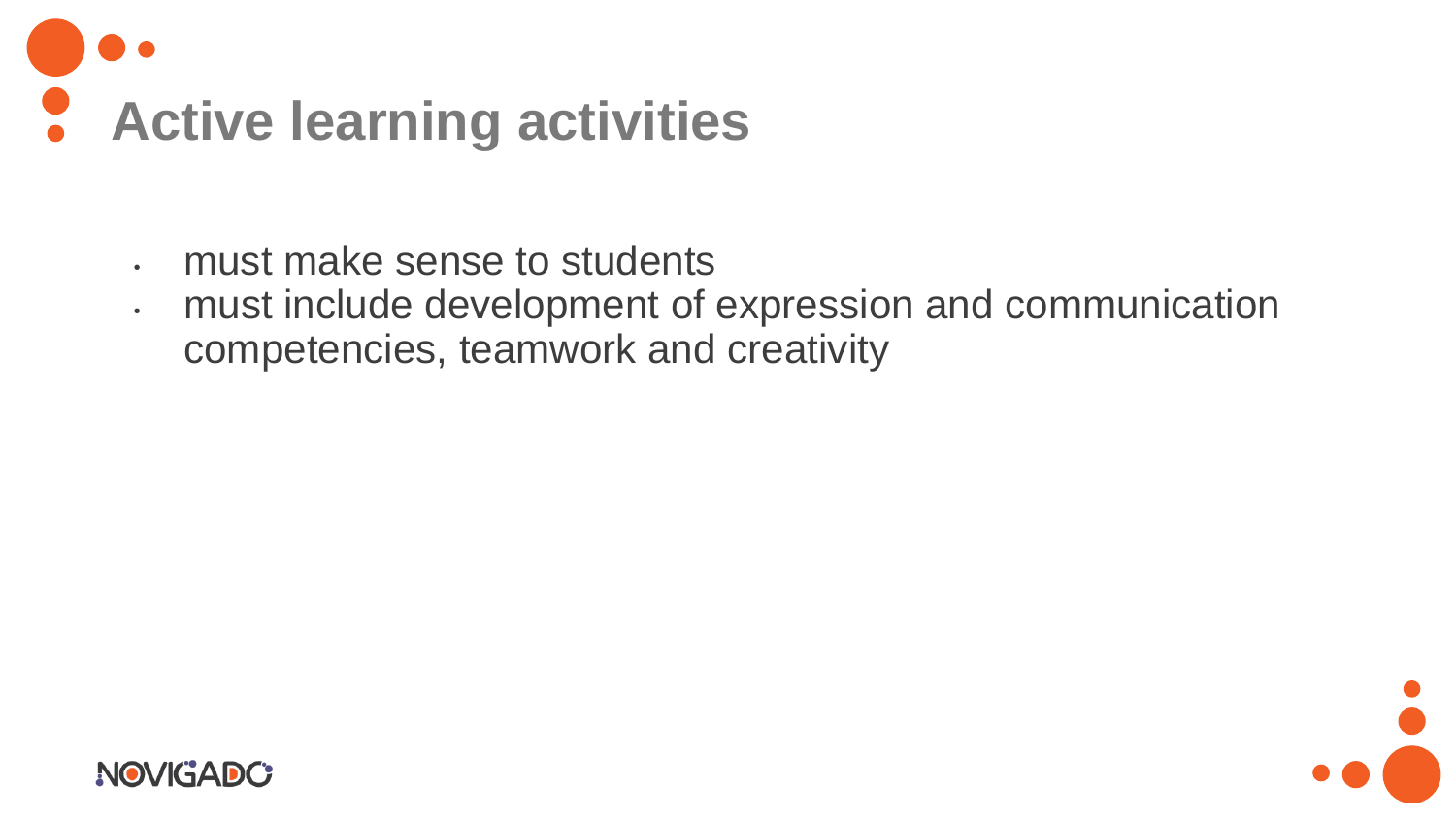

- working with other students on projects during class (small-big, subject-specific, interdisciplinary);
- making a presentation, podcast, video, screencast;
- peer tutoring, small group work



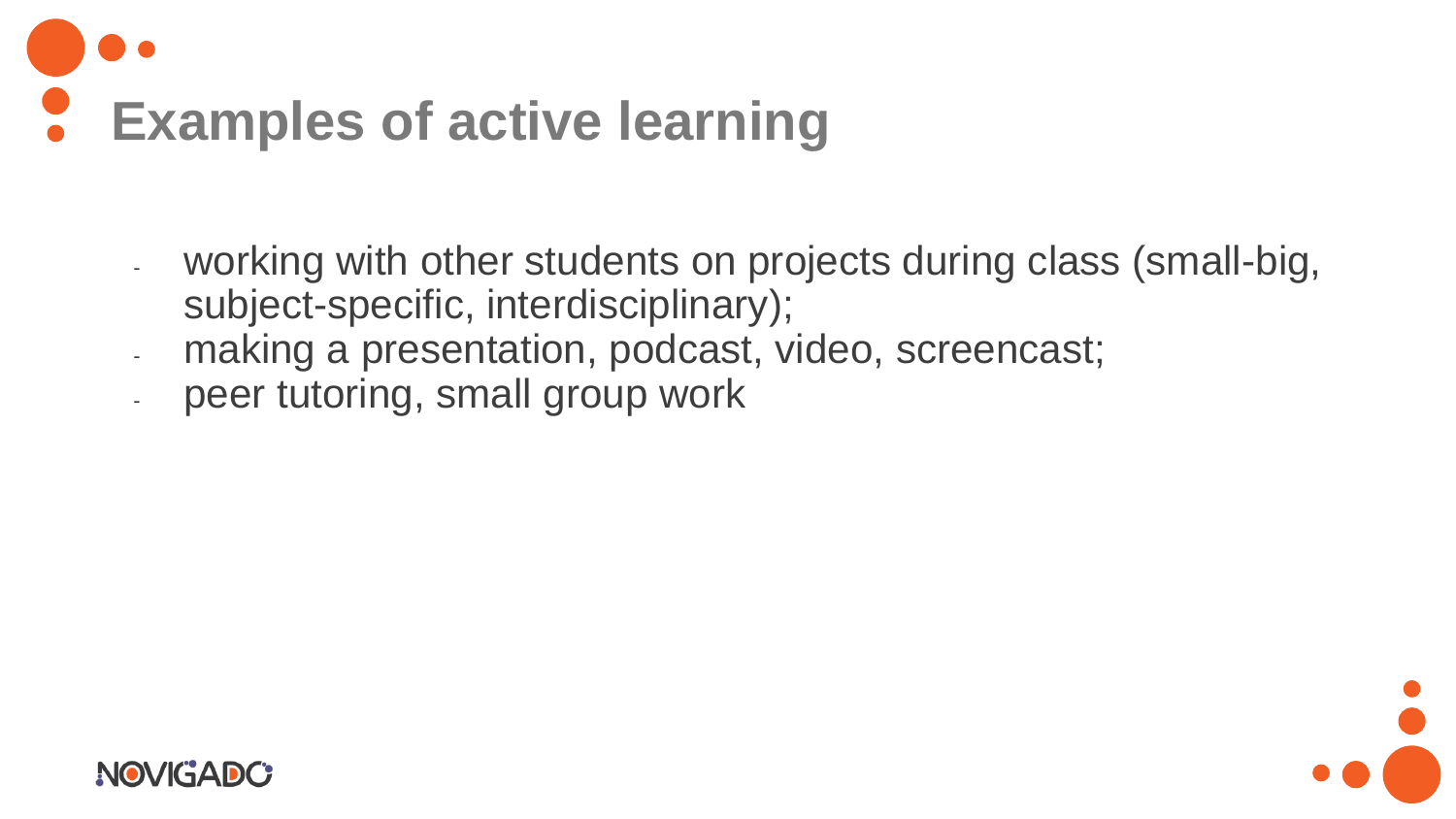#### **Examples of active learning**

- asking questions or contributing to discussions (discussion protocols); Cult of pedagogy podcast

- utilizing thinking routines Harvard Project Zero





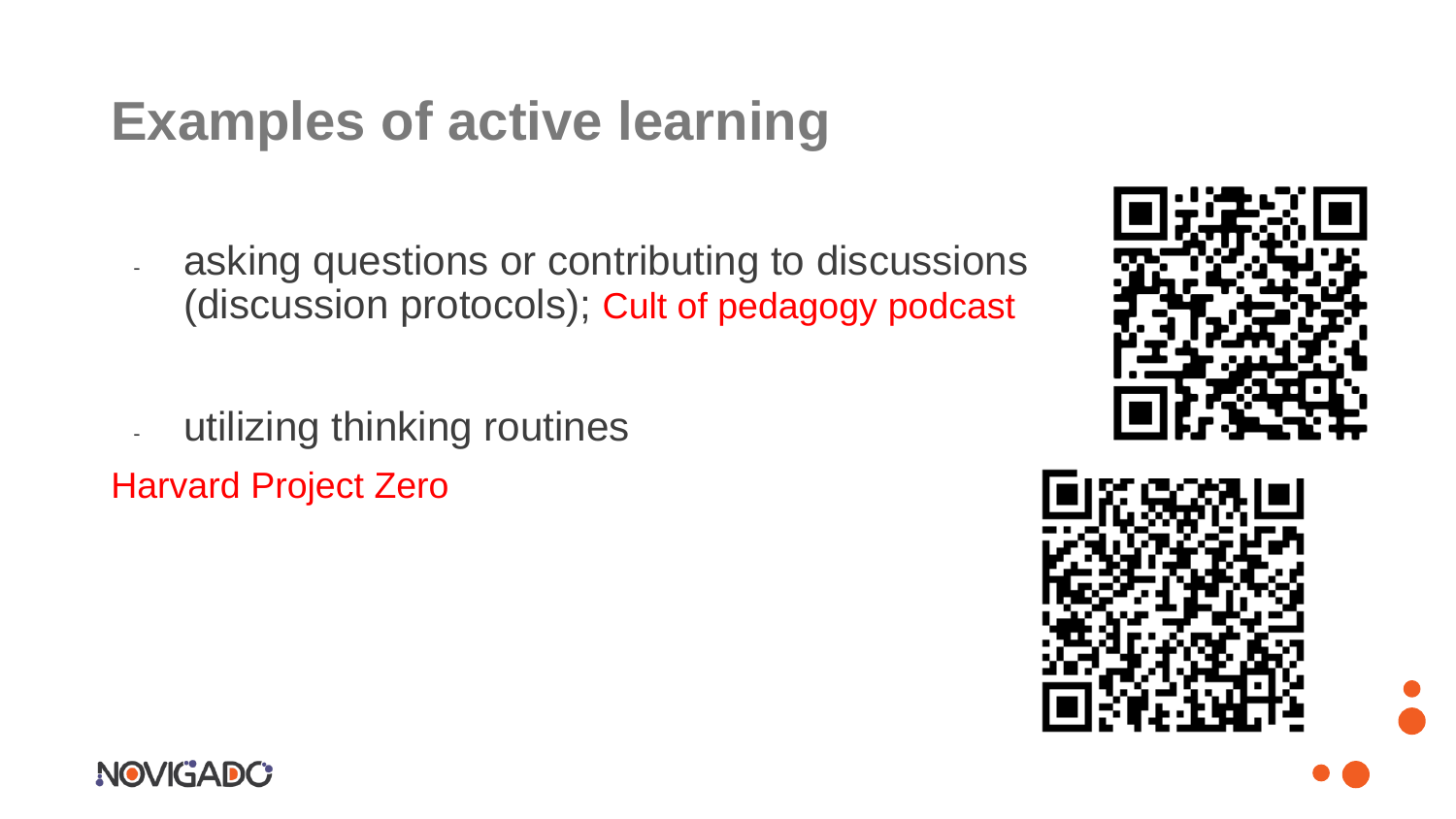

INVESTIGATE **CREATE** PRESENT INTERACT EXCHANGE (COLLABORATE) DEVELOP